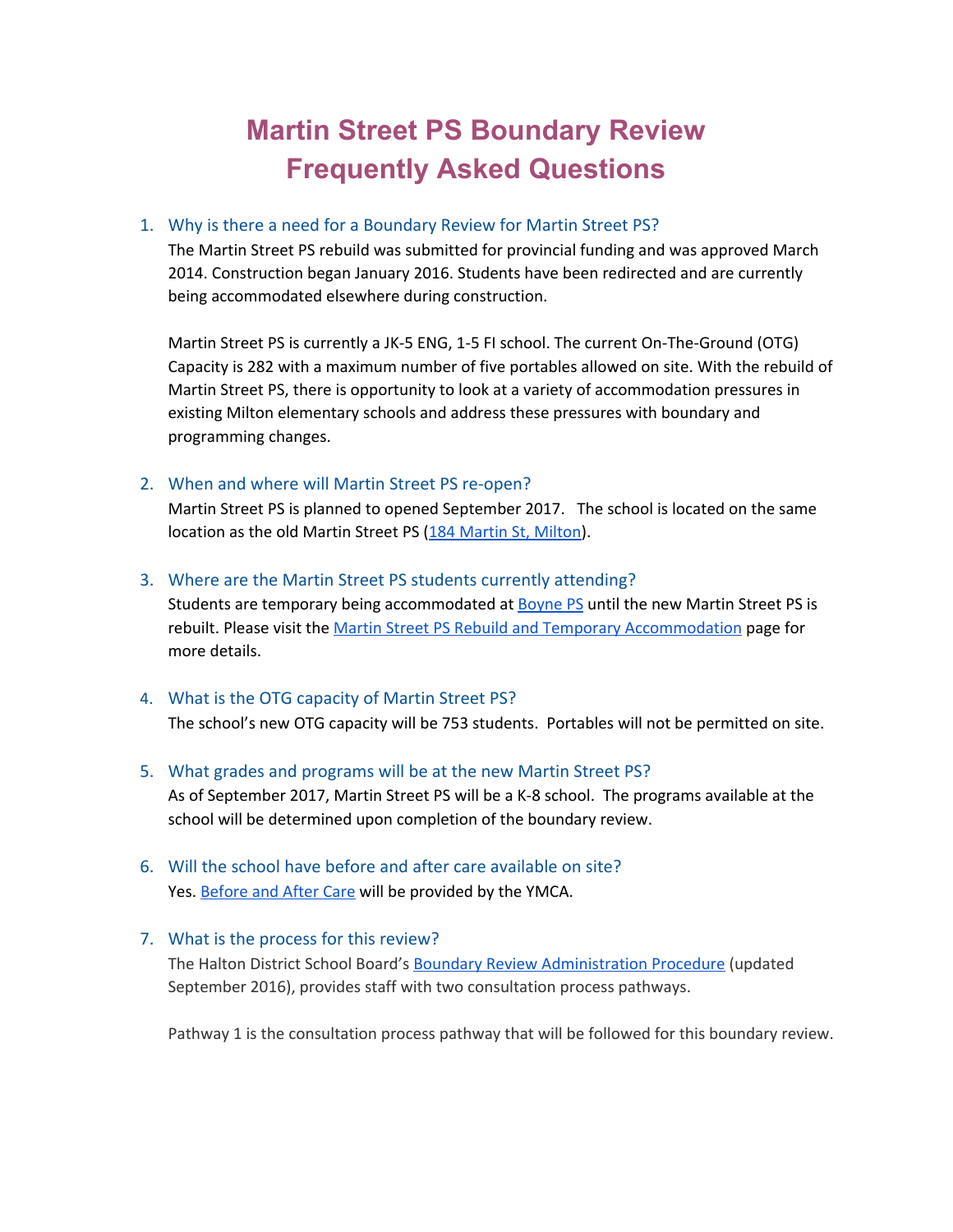# 8. What is the timeline for this review?

On November 2, 2016, the Board of Trustees approved to undertake a school boundary review for the new Martin Street PS. Please see **Board Report 16144** for more details.

| <b>Meeting</b>                              | Date              |
|---------------------------------------------|-------------------|
| <b>Boundary Review Committee Meeting #1</b> | November 24, 2016 |
| <b>Boundary Review Committee Meeting #2</b> | December 6, 2016  |
| <b>Boundary Review Committee Meeting #3</b> | December 20, 2016 |
| <b>Boundary Review Committee Meeting #4</b> | January 10, 2017  |
| <b>Public Information Meeting</b>           | January 17, 2017  |
| <b>Boundary Review Committee Meeting #5</b> | January 24, 2017  |
| Recommended Scenario(s) to the Director     | February 3, 2017  |
| To Board of Trustees for information        | February 15, 2017 |
| To Board of Trustees for approval           | March 1, 2017     |

A recommendation will be presented to the Board of Trustees in February 2017.

# 9. What schools are under review?

Schools under review at this time are:

- Martin Street PS
- Anne J. MacArthur PS
- Brookville PS
- Bruce Trail PS
- Chris Hadfield PS
- Escarpment View PS
- E.W. Foster PS
- Hawthorne Village PS
- J.M. Denyes PS
- Robert Baldwin PS
- Sam Sherratt PS
- W.I. Dick PS

#### 10. How do I delegate the Board of Trustees?

For more information regarding delegations, please visit [Delegating the Board.](https://www.hdsb.ca/our-board/Pages/Board%20of%20Trustees/Delegating-the-Board.aspx)